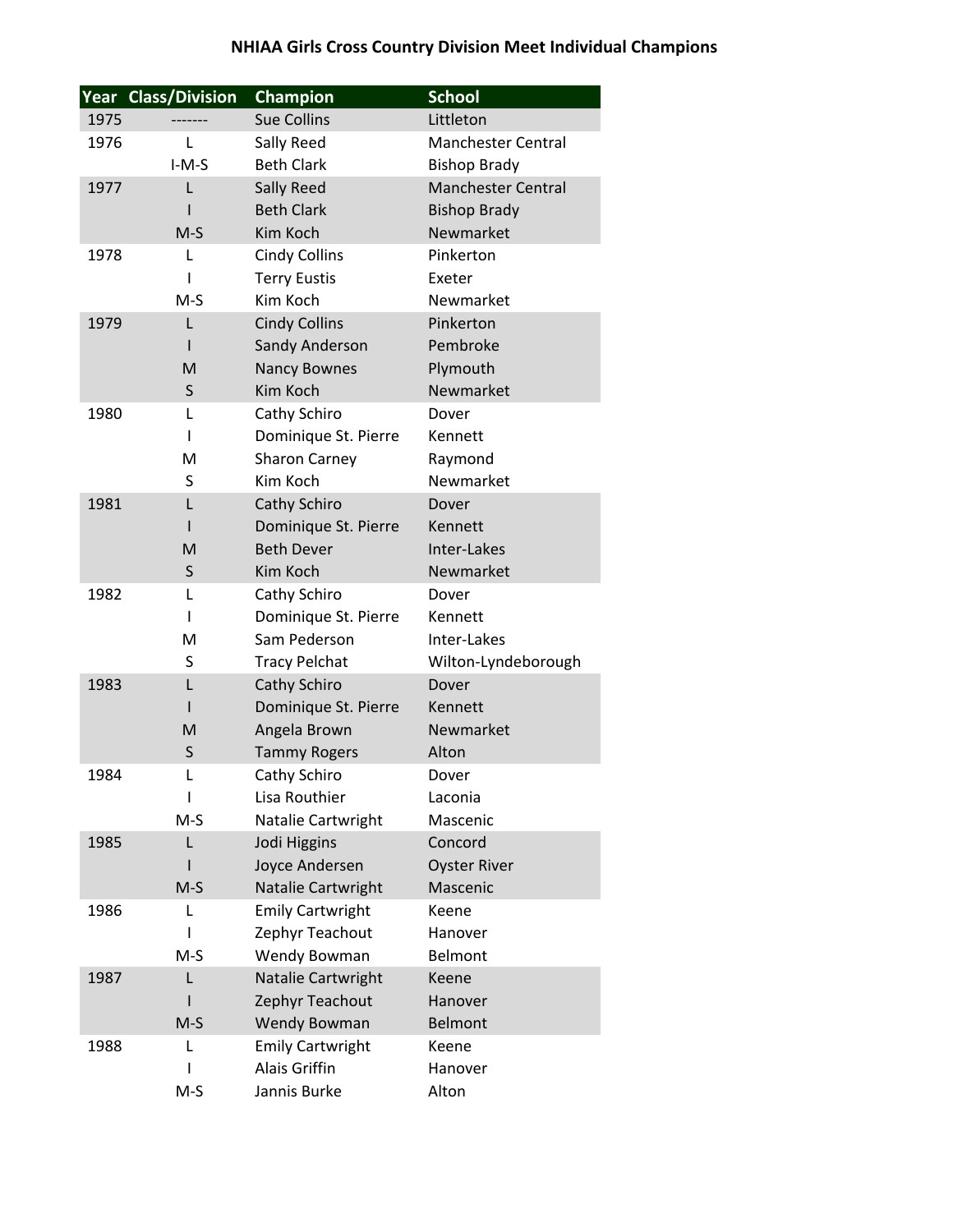|      | Year Class/Division | <b>Champion</b>          | <b>School</b>             |
|------|---------------------|--------------------------|---------------------------|
| 1989 |                     | Christy Bonneau          | Keene                     |
|      |                     | <b>Alais Griffin</b>     | Hanover                   |
|      | $M-S$               | <b>Allison Abbott</b>    | Newmarket                 |
| 1990 | L                   | Jennifer Hodgen          | Milford                   |
|      | ı                   | Jen Thompson             | <b>Oyster River</b>       |
|      | $M-S$               | <b>Allison Abbott</b>    | Newmarket                 |
| 1991 | L                   | <b>Emily Hodgson</b>     | <b>Manchester Central</b> |
|      |                     | Cara Aley                | Hanover                   |
|      | $M-S$               | <b>Gretchen Wemig</b>    | Gilford                   |
| 1992 | L                   | <b>Emily Hodgson</b>     | <b>Manchester Central</b> |
|      |                     | Cara Aley                | Hanover                   |
|      | $M-S$               | Gretchen Wemig           | Gilford                   |
| 1993 | L                   | Danyelle Wood            | Spaulding                 |
|      |                     | Cara Aley                | Hanover                   |
|      | $M-S$               | <b>Gretchen Wemig</b>    | Gilford                   |
| 1994 | L                   | Helena Kimball           | Londonderry               |
|      |                     | Cara Aley                | Hanover                   |
|      | $M-S$               | Gretchen Wemig           | Gilford                   |
| 1995 | L                   | Amy DeCamp               | Londonderry               |
|      |                     | <b>Kelly Brady</b>       | Hanover                   |
|      | $M-S$               | <b>Gretchen Wemig</b>    | Gilford                   |
| 1996 | L                   | Jill Laurendeau          | <b>Manchester Central</b> |
|      |                     | Kelly Brady              | Hanover                   |
|      | $M-S$               | Krista Evans             | Gilford                   |
| 1997 | L                   | Jill Laurendeau          | <b>Manchester Central</b> |
|      |                     | Erica Palmer             | Monadnock                 |
|      | $M-S$               | <b>Beth Putnam</b>       | Hopkinton                 |
| 1998 | L                   | Amy Ruston               | Nashua                    |
|      |                     | <b>Kaitlin Greg</b>      | <b>Oyster River</b>       |
|      | $M-S$               | <b>Stephanie Mendes</b>  | Pelham                    |
| 1999 | L                   | Amy Ruston               | Nashua                    |
|      |                     | <b>Tiffany Carberry</b>  | Kingswood                 |
|      | $M-S$               | <b>Katherine Marlowe</b> | Conant                    |
| 2000 | L                   | Liz Gesel                | Manchester Central        |
|      |                     | Catherine Bryson         | Hanover                   |
|      | M-S                 | <b>Tora Olafsen</b>      | Inter-Lakes               |
| 2001 | L                   | Liz Gesel                | <b>Manchester Central</b> |
|      |                     | Catherine Bryson         | Hanover                   |
|      | $M-S$               | Krystal Graham           | Pelham                    |
| 2002 | L                   | Rachel Umberger          | Concord                   |
|      |                     | Catherine Bryson         | Hanover                   |
|      | $M-S$               | Andrea Newton            | <b>Berlin</b>             |
| 2003 | L                   | Megan Lessard            | <b>Manchester Central</b> |
|      |                     | Nicole Slane             | Milford                   |
|      | $M-S$               | Andrea Walkonen          | Conant                    |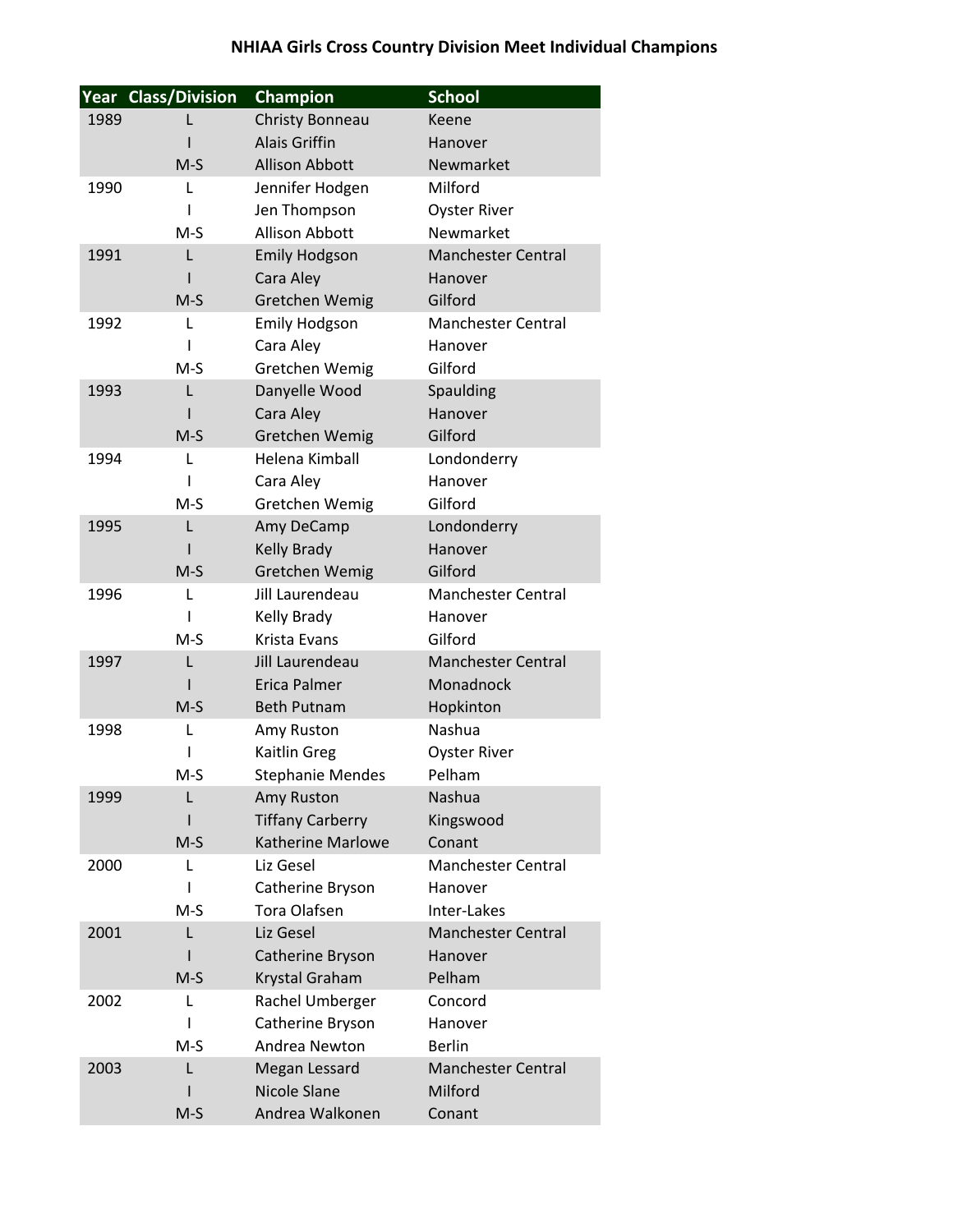|      | <b>Year Class/Division</b>    | Champion                                                            | <b>School</b>                                                       |
|------|-------------------------------|---------------------------------------------------------------------|---------------------------------------------------------------------|
| 2004 | L                             | Jen Marschhausen                                                    | <b>Manchester Central</b>                                           |
|      |                               | Gretchen Andrus                                                     | Bow                                                                 |
|      | $M-S$                         | <b>Kelly Nochols</b>                                                | Hopkinton                                                           |
| 2005 | L                             | Ashley Morgenstern                                                  | Pinkerton                                                           |
|      |                               | Georgia Griffin                                                     | Hanover                                                             |
|      | $M-S$                         | Emma Lundberg                                                       | Newfound                                                            |
| 2006 | L                             | <b>Caitlin Rush</b>                                                 | Nashua South                                                        |
|      |                               | Georgia Griffin                                                     | Hanover                                                             |
|      | $M-S$                         | Emma Lundberg                                                       | Newfound                                                            |
| 2007 | L                             | Eliza Webber                                                        | Keene                                                               |
|      |                               | Georgia, Griffin                                                    | Hanover                                                             |
|      | $M-S$                         | Mira Carey-Hatch                                                    | Sant Bani                                                           |
| 2008 | L                             | Anne Twombly                                                        | Exeter                                                              |
|      |                               | Heidi Caldwell                                                      | Hanover                                                             |
|      | $M-S$                         | Jacy Christiansen                                                   | Mascenic                                                            |
| 2009 | L                             | Alexandra Conway                                                    | Manchester Central                                                  |
|      |                               | <b>Heidi Cladwell</b>                                               | Hanover                                                             |
|      | $M-S$                         | Jacy Christiansen                                                   | Mascenic                                                            |
| 2010 | ı                             | Chole Maleski                                                       | Keene                                                               |
|      | $\mathsf{II}$                 | Marina Slavin                                                       | <b>Oyster River</b>                                                 |
|      | Ш                             | Kylie McCoy                                                         | Portsmouth Christian                                                |
| 2011 | I                             | Elizabeth Conway                                                    | <b>Manchester Central</b>                                           |
|      | $\mathbf{I}$                  | Mckenzie Haney                                                      | Merrimack Valley                                                    |
|      | III                           | Casey Hecox                                                         | Derryfield                                                          |
| 2012 | I                             | Elizabeth Conway                                                    | <b>Manchester Central</b>                                           |
|      | $\mathsf{II}$                 | Hannah Parker                                                       | Coe-Brown                                                           |
|      | Ш                             | Sami Hicks                                                          | Laconia                                                             |
| 2013 | ı                             | <b>Shannon Murdock</b>                                              | Exeter                                                              |
|      | $\mathbf{I}$                  | <b>Emma Newton</b>                                                  | <b>Hollis Brookline</b>                                             |
|      | Ш                             | Sarah Nadeau                                                        | Hopkinton                                                           |
| 2014 | ı                             | <b>Shannon Murdock</b>                                              | Exeter                                                              |
|      | Ш                             | Maegan Doody                                                        | <b>Oyster River</b>                                                 |
|      | Ш                             | Casey Hecox                                                         | Derryfield                                                          |
| 2015 | ı                             | Jacqueline Gaughan                                                  | Exeter                                                              |
|      | $\mathsf{II}$                 | Maegan Doody                                                        | <b>Oyster River</b>                                                 |
|      | $\mathsf{III}$                | Sarah Nadeau                                                        | Hopkinton                                                           |
| 2016 | I                             | Jacqueline Gaughan                                                  | Exeter                                                              |
|      | Ш                             | Madeleine Hunt                                                      | Souhegan                                                            |
|      | Ш                             | Alice Riley                                                         | Belmont                                                             |
| 2017 | I                             | Jacqueline Gaughan                                                  | Exeter                                                              |
|      | $\mathsf{II}$                 | Julia Robitaille                                                    | Manchester West                                                     |
|      |                               |                                                                     |                                                                     |
|      |                               |                                                                     |                                                                     |
|      |                               |                                                                     |                                                                     |
| 2018 | $\mathbf{III}$<br>I<br>Ш<br>Ш | Mya Dube<br><b>Caroline Fischer</b><br>Sophie Reynolds<br>Mya Dubie | Kearsarge<br><b>Bishop Guertin</b><br>Merrimack Valley<br>Kearsarge |